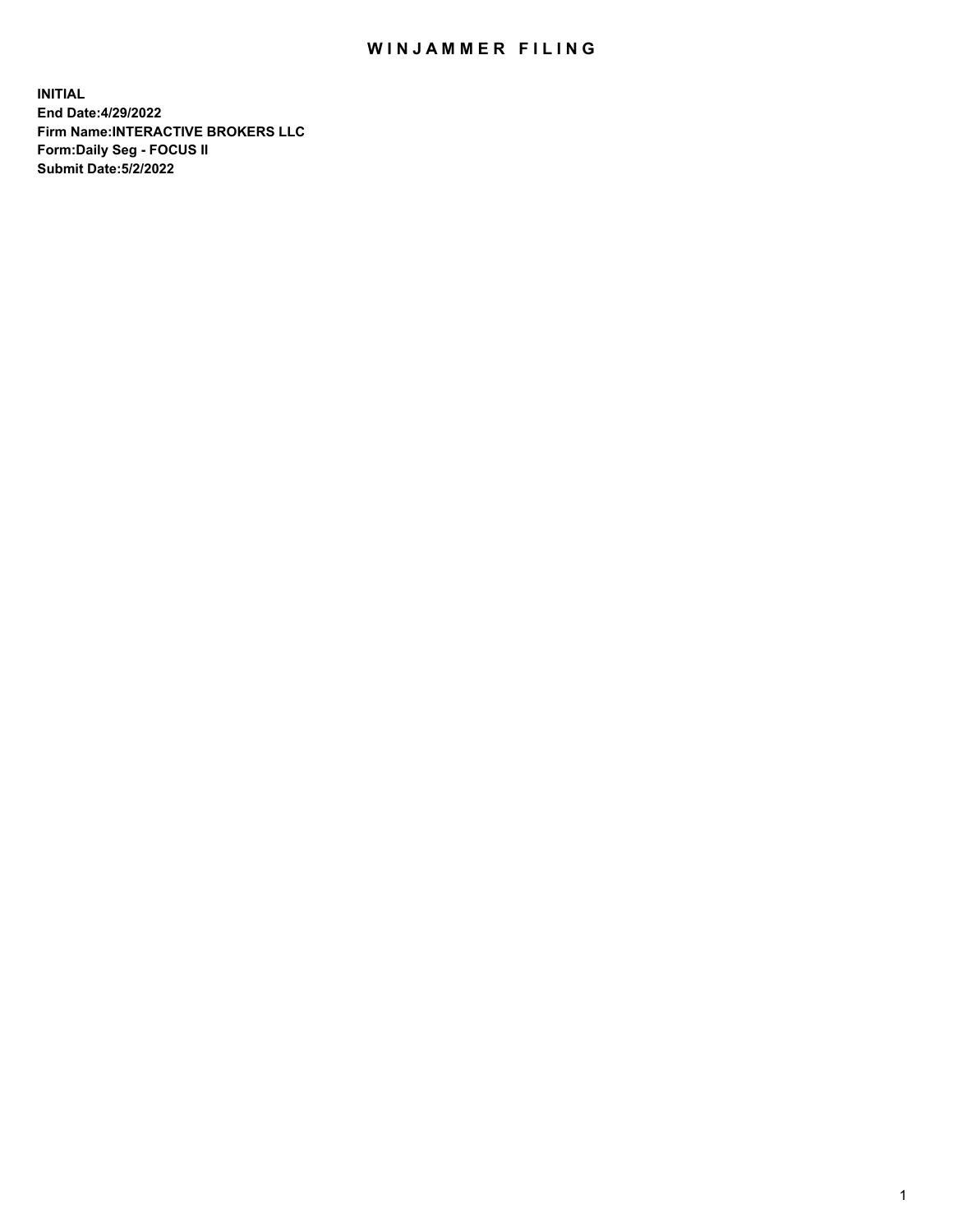**INITIAL End Date:4/29/2022 Firm Name:INTERACTIVE BROKERS LLC Form:Daily Seg - FOCUS II Submit Date:5/2/2022 Daily Segregation - Cover Page**

| Name of Company                                                                                                                                                                                                                                                                                                                | <b>INTERACTIVE BROKERS LLC</b>                                                      |
|--------------------------------------------------------------------------------------------------------------------------------------------------------------------------------------------------------------------------------------------------------------------------------------------------------------------------------|-------------------------------------------------------------------------------------|
| <b>Contact Name</b>                                                                                                                                                                                                                                                                                                            | James Menicucci                                                                     |
| <b>Contact Phone Number</b>                                                                                                                                                                                                                                                                                                    | 203-618-8085                                                                        |
| <b>Contact Email Address</b>                                                                                                                                                                                                                                                                                                   | jmenicucci@interactivebrokers.c<br>om                                               |
| FCM's Customer Segregated Funds Residual Interest Target (choose one):<br>a. Minimum dollar amount: : or<br>b. Minimum percentage of customer segregated funds required:% ; or<br>c. Dollar amount range between: and; or<br>d. Percentage range of customer segregated funds required between:% and%.                         | $\overline{\mathbf{0}}$<br>$\overline{\mathbf{0}}$<br>155,000,000 245,000,000<br>00 |
| FCM's Customer Secured Amount Funds Residual Interest Target (choose one):<br>a. Minimum dollar amount: ; or<br>b. Minimum percentage of customer secured funds required:% ; or<br>c. Dollar amount range between: and; or<br>d. Percentage range of customer secured funds required between:% and%.                           | $\overline{\mathbf{0}}$<br>0<br>80,000,000 120,000,000<br>0 <sub>0</sub>            |
| FCM's Cleared Swaps Customer Collateral Residual Interest Target (choose one):<br>a. Minimum dollar amount: ; or<br>b. Minimum percentage of cleared swaps customer collateral required:% ; or<br>c. Dollar amount range between: and; or<br>d. Percentage range of cleared swaps customer collateral required between:% and%. | <u>0</u><br><u>0</u><br>0 <sub>0</sub><br>0 <sub>0</sub>                            |

Attach supporting documents CH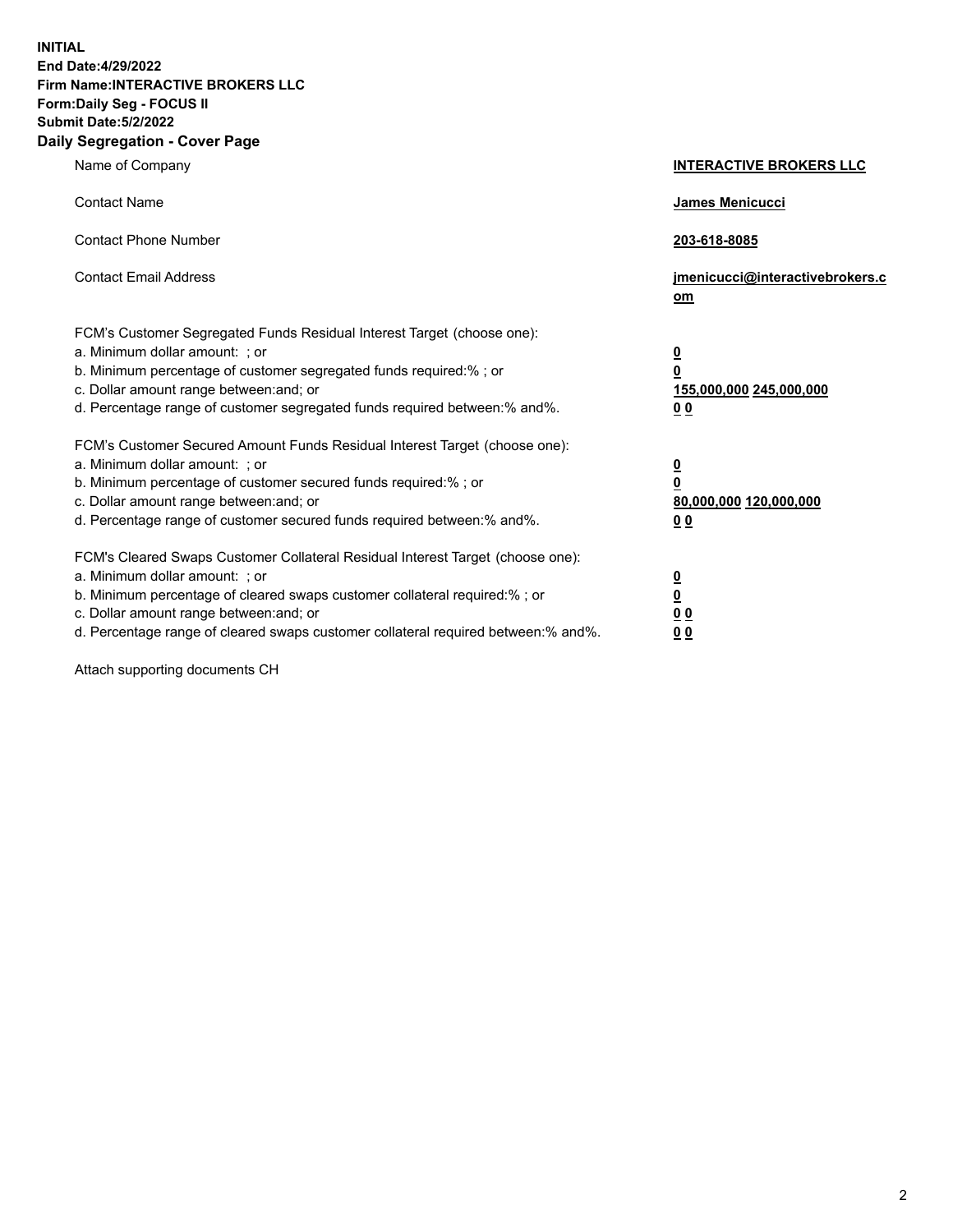**INITIAL End Date:4/29/2022 Firm Name:INTERACTIVE BROKERS LLC Form:Daily Seg - FOCUS II Submit Date:5/2/2022 Daily Segregation - Secured Amounts**

|     | Foreign Futures and Foreign Options Secured Amounts                                         |                                          |
|-----|---------------------------------------------------------------------------------------------|------------------------------------------|
|     | Amount required to be set aside pursuant to law, rule or regulation of a foreign            | $0$ [7305]                               |
|     | government or a rule of a self-regulatory organization authorized thereunder                |                                          |
| 1.  | Net ledger balance - Foreign Futures and Foreign Option Trading - All Customers             |                                          |
|     | A. Cash                                                                                     | 544,819,633 [7315]                       |
|     | B. Securities (at market)                                                                   | $0$ [7317]                               |
| 2.  | Net unrealized profit (loss) in open futures contracts traded on a foreign board of trade   | 25,775,671 [7325]                        |
| 3.  | Exchange traded options                                                                     |                                          |
|     | a. Market value of open option contracts purchased on a foreign board of trade              | 125,961 [7335]                           |
|     | b. Market value of open contracts granted (sold) on a foreign board of trade                | -20,764 [7337]                           |
| 4.  | Net equity (deficit) (add lines 1.2. and 3.)                                                | 570,700,501 [7345]                       |
| 5.  | Account liquidating to a deficit and account with a debit balances - gross amount           | 3,574 [7351]                             |
|     | Less: amount offset by customer owned securities                                            | 0 [7352] 3.574 [7354]                    |
| 6.  | Amount required to be set aside as the secured amount - Net Liquidating Equity              | 570,704,075 [7355]                       |
|     | Method (add lines 4 and 5)                                                                  |                                          |
| 7.  | Greater of amount required to be set aside pursuant to foreign jurisdiction (above) or line | 570,704,075 [7360]                       |
|     | 6.                                                                                          |                                          |
|     | FUNDS DEPOSITED IN SEPARATE REGULATION 30.7 ACCOUNTS                                        |                                          |
| 1.  | Cash in banks                                                                               |                                          |
|     | A. Banks located in the United States                                                       | 20,696,455 [7500]                        |
|     | B. Other banks qualified under Regulation 30.7                                              | 0 [7520] 20,696,455 [7530]               |
| 2.  | Securities                                                                                  |                                          |
|     | A. In safekeeping with banks located in the United States                                   | 435,769,265 [7540]                       |
|     | B. In safekeeping with other banks qualified under Regulation 30.7                          | 0 [7560] 435,769,265 [7570]              |
| 3.  | Equities with registered futures commission merchants                                       |                                          |
|     | A. Cash                                                                                     | $0$ [7580]                               |
|     | <b>B.</b> Securities                                                                        | $0$ [7590]                               |
|     | C. Unrealized gain (loss) on open futures contracts                                         | $0$ [7600]                               |
|     | D. Value of long option contracts                                                           | $0$ [7610]                               |
|     | E. Value of short option contracts                                                          | 0 [7615] 0 [7620]                        |
| 4.  | Amounts held by clearing organizations of foreign boards of trade                           |                                          |
|     | A. Cash                                                                                     | $0$ [7640]                               |
|     | <b>B.</b> Securities                                                                        | $0$ [7650]                               |
|     | C. Amount due to (from) clearing organization - daily variation                             | $0$ [7660]                               |
|     | D. Value of long option contracts                                                           | $0$ [7670]                               |
|     | E. Value of short option contracts                                                          | 0 [7675] 0 [7680]                        |
| 5.  | Amounts held by members of foreign boards of trade                                          |                                          |
|     | A. Cash                                                                                     | 249,879,728 [7700]                       |
|     | <b>B.</b> Securities                                                                        | $0$ [7710]                               |
|     | C. Unrealized gain (loss) on open futures contracts                                         | -6,812,454 [7720]                        |
|     | D. Value of long option contracts                                                           | 125,961 [7730]                           |
|     | E. Value of short option contracts                                                          | <u>-20,764</u> [7735] 243,172,471 [7740] |
| 6.  | Amounts with other depositories designated by a foreign board of trade                      | $0$ [7760]                               |
| 7.  | Segregated funds on hand                                                                    | $0$ [7765]                               |
| 8.  | Total funds in separate section 30.7 accounts                                               | 699,638,191 [7770]                       |
| 9.  | Excess (deficiency) Set Aside for Secured Amount (subtract line 7 Secured Statement         | 128,934,116 [7380]                       |
|     | Page 1 from Line 8)                                                                         |                                          |
| 10. | Management Target Amount for Excess funds in separate section 30.7 accounts                 | 80,000,000 [7780]                        |
| 11. | Excess (deficiency) funds in separate 30.7 accounts over (under) Management Target          | 48,934,116 [7785]                        |
|     |                                                                                             |                                          |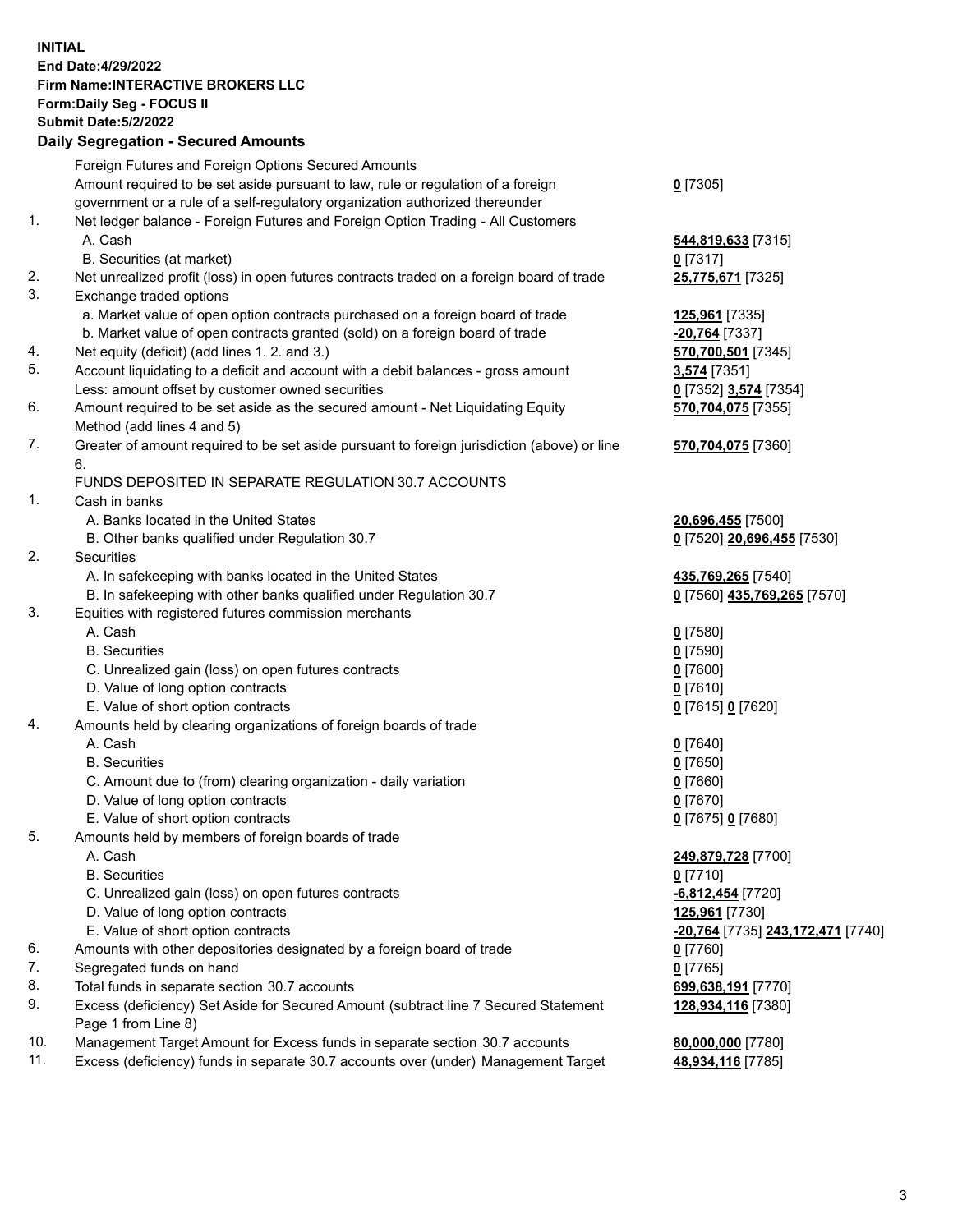**INITIAL End Date:4/29/2022 Firm Name:INTERACTIVE BROKERS LLC Form:Daily Seg - FOCUS II Submit Date:5/2/2022 Daily Segregation - Segregation Statement** SEGREGATION REQUIREMENTS(Section 4d(2) of the CEAct) 1. Net ledger balance A. Cash **8,262,872,370** [7010] B. Securities (at market) **0** [7020] 2. Net unrealized profit (loss) in open futures contracts traded on a contract market **328,405,976** [7030] 3. Exchange traded options A. Add market value of open option contracts purchased on a contract market **1,175,891,161** [7032] B. Deduct market value of open option contracts granted (sold) on a contract market **-992,257,051** [7033] 4. Net equity (deficit) (add lines 1, 2 and 3) **8,774,912,456** [7040] 5. Accounts liquidating to a deficit and accounts with debit balances - gross amount **1,053,875** [7045] Less: amount offset by customer securities **0** [7047] **1,053,875** [7050] 6. Amount required to be segregated (add lines 4 and 5) **8,775,966,331** [7060] FUNDS IN SEGREGATED ACCOUNTS 7. Deposited in segregated funds bank accounts A. Cash **1,152,016,959** [7070] B. Securities representing investments of customers' funds (at market) **5,303,368,900** [7080] C. Securities held for particular customers or option customers in lieu of cash (at market) **0** [7090] 8. Margins on deposit with derivatives clearing organizations of contract markets A. Cash **738,429,260** [7100] B. Securities representing investments of customers' funds (at market) **1,629,034,095** [7110] C. Securities held for particular customers or option customers in lieu of cash (at market) **0** [7120] 9. Net settlement from (to) derivatives clearing organizations of contract markets **-28,918,610** [7130] 10. Exchange traded options A. Value of open long option contracts **1,175,891,052** [7132] B. Value of open short option contracts **-992,256,774** [7133] 11. Net equities with other FCMs A. Net liquidating equity **0** [7140] B. Securities representing investments of customers' funds (at market) **0** [7160] C. Securities held for particular customers or option customers in lieu of cash (at market) **0** [7170] 12. Segregated funds on hand **0** [7150] 13. Total amount in segregation (add lines 7 through 12) **8,977,564,882** [7180] 14. Excess (deficiency) funds in segregation (subtract line 6 from line 13) **201,598,551** [7190] 15. Management Target Amount for Excess funds in segregation **155,000,000** [7194] 16. Excess (deficiency) funds in segregation over (under) Management Target Amount **46,598,551** [7198]

Excess